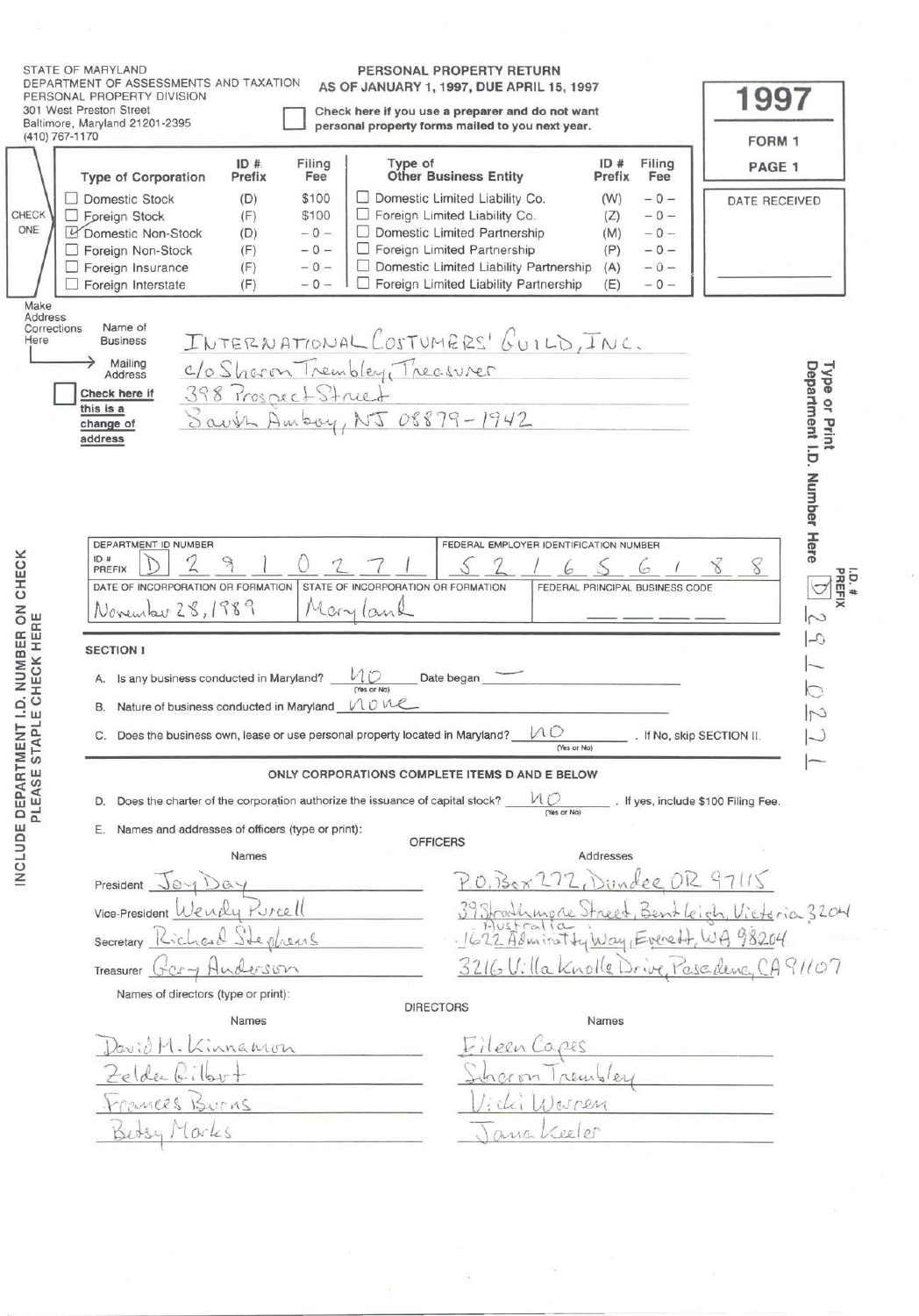# BUSINESS TANGIBLE PERSONAL PROPERTY LOCATED IN MARYLAND EACH QUESTION MUST BE ANSWERED-SEE INSTRUCTIONS ROUND CENTS TO THE NEAREST WHOLE DOLLAR

| ORM <sub>1</sub>  |
|-------------------|
| PAGE <sub>2</sub> |

## SECTION II

A. IMPORTANT: Show exact location of all personal property owned and used in the State of Maryland, including county, city, town, and street address. (P.O. Boxes are not acceptable). This assures proper distribution of assessments. If property is located in two or more jurisdictions provide breakdown by locations by completing additional copies of Section II for each location.

|                                                                    |            | (County)            |  |
|--------------------------------------------------------------------|------------|---------------------|--|
| (Address, Number and Street)                                       | (Zip Code) |                     |  |
| Check here if this location has changed from the 1996 return.      |            |                     |  |
| Is the property located inside the limits of an incorporated town? |            | (Incorporated Town) |  |

CD Furniture, fixtures, tools, machinery and equipment not used for manufacturing or research and development. State the original cost of the property by year of acquisition and category of property as described in the Depreciation Rate Chart on page 4. Include all fully depreciated property and property expensed under l.R.S. Rules.

Columns B through G require an explanation of the type of property being reported . Use the lines provided below. If additional space is needed, supply a supplemental schedule. Failure to explain the type of property will result in the property being treated as Category A property (See instructions for example). Refer to Important Reminders and the 1997 Depreciation Rate Chart on page 4 for important rate and category changes.

|                             | $\mathsf{A}$ | в | C | SPECIAL DEPRECIATION RATES (SEE PAGE 4)<br>D | Е                                    | F | G | <b>TOTAL</b><br>COST |
|-----------------------------|--------------|---|---|----------------------------------------------|--------------------------------------|---|---|----------------------|
| 1996                        |              |   |   |                                              |                                      |   |   |                      |
| 1995                        |              |   |   |                                              |                                      |   |   |                      |
| 1994                        |              |   |   |                                              |                                      |   |   |                      |
| 1993                        |              |   |   |                                              |                                      |   |   |                      |
| 1992                        |              |   |   |                                              |                                      |   |   |                      |
| 1991                        |              |   |   |                                              |                                      |   |   |                      |
| 1990                        |              |   |   |                                              |                                      |   |   |                      |
| 1989 and prior              |              |   |   |                                              |                                      |   |   |                      |
|                             |              |   |   |                                              | TOTAL COST COLUMNS A-G $\rightarrow$ |   |   |                      |
| DESCRIBE B-G PROPERTY HERE: |              |   |   |                                              |                                      |   |   |                      |

® Commercial Inventory. Furnish an average of 12 monthly inventory values taken in Maryland during 1996 at cost or market value of merchandise and stock in trade. Include products manufactured by the business and held for retail sale. (Do not include raw materials or supplies used in manufacturing).

Note: LIFO prohibited in computing inventory value.

| Average Commercial Inventory<br>\$ | Furnish from the latest Maryland Income Tax return: |                                                                                                                                                    |
|------------------------------------|-----------------------------------------------------|----------------------------------------------------------------------------------------------------------------------------------------------------|
|                                    |                                                     |                                                                                                                                                    |
|                                    |                                                     | Manufacturing Inventory. Furnish an average of 12 monthly inventory values taken in Maryland during 1996 at cost or market value of raw            |
| products held for retail sale).    |                                                     | materials, supplies, goods in process and finished products used in and resulting from manufacturing by the business. (Do not include manufactured |
|                                    | Furnish from the latest Maryland Income Tax return: |                                                                                                                                                    |
| Average Manufacturing Inventory    |                                                     |                                                                                                                                                    |

**4** Boats, ships, and vessels over 100 feet, and not regularly engaged in commerce outside of Maryland, should be reported on Line Item  $\textcircled{1}$ .<br>Catagory G.

 $(5)$  Livestock  $$$ (Book Value) (Markel Value)

® Vehicles with Interchangeable Registration (dealer, recycler, finance company, special mobile equipment, and transporter plates) and unregistered vehicles should be reported here.

| ORIGINAL COST BY YEAR OF ACQUISITION |                  |  |  |  |
|--------------------------------------|------------------|--|--|--|
| 1996                                 | 100 <sub>4</sub> |  |  |  |
| 1995                                 | 1993 and prior   |  |  |  |

Total Cost \$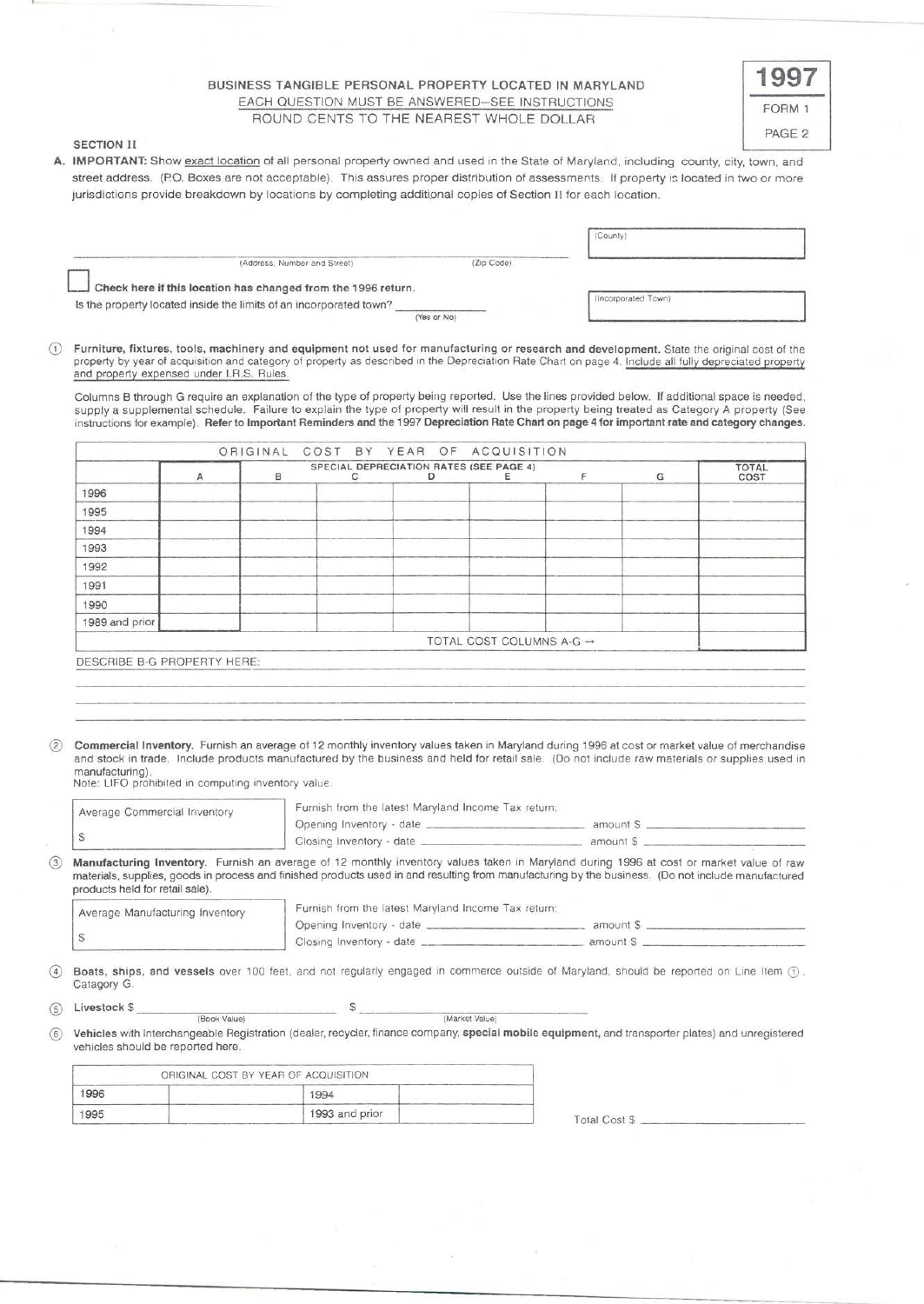( $\overline{c}$ ) Tools, machinery and equipment used for manufacturing: State the original cost of the property by year of acquisition. Include all fully depreciated property and property expensed under I.R.S. Rules. If exemption is claimed for perty and property expensed under I.R.S. Rules.<br>all fully depreciated property and property expensed under I.R.S. Rules.<br>If exemption is claimed for the first time, a manufacturer's exemption ap

granted. Contact the Department for an application.

|      | ORIGINAL COST BY YEAR OF ACQUISITION |  |                      |  |
|------|--------------------------------------|--|----------------------|--|
| 1996 | 1992                                 |  |                      |  |
| 1995 | 1991                                 |  |                      |  |
| 1994 | 1990                                 |  | <b>Total Cost \$</b> |  |
| 1993 | 1989 and prior                       |  |                      |  |

@ Research and development (R&D) equipment & supplies. If exemption is claimed for the first time, a research and development exemption application must be submitted before this exemption can be granted. Contact the Department for an application.

| ORIGINAL COST BY YEAR OF ACQUISITION |  |  |            |       |              | ORIGINAL COST BY YEAR OF ACQUIS |          |
|--------------------------------------|--|--|------------|-------|--------------|---------------------------------|----------|
| Year                                 |  |  | Other      | Total | Year         |                                 | Other    |
| 1996                                 |  |  |            |       | 1996         |                                 |          |
| 1995                                 |  |  |            |       | 1995         |                                 |          |
| 1994                                 |  |  |            |       | 1994         |                                 |          |
| 1993                                 |  |  |            |       | 1993         |                                 |          |
| 1992                                 |  |  |            |       | 1992         |                                 |          |
| 1991                                 |  |  |            |       | 1991         |                                 |          |
| 1990                                 |  |  |            |       | 1990         |                                 |          |
| 1989 & prior                         |  |  |            |       | 1989 & prior |                                 |          |
|                                      |  |  | TOTAL COST |       |              |                                 | TOTAL OF |

## @ Report R&D equipment purchased by year of acquisition. @ Report R&D equipment transferred from out-of-state locations into Maryland by year of acquisition.

| Other | Total | Year         |  |       |       |
|-------|-------|--------------|--|-------|-------|
|       |       |              |  | Other | Total |
|       |       | 1996         |  |       |       |
|       |       | 1995         |  |       |       |
|       |       | 1994         |  |       |       |
|       |       | 1993         |  |       |       |
|       |       | 1992         |  |       |       |
|       |       | 1991         |  |       |       |
|       |       | 1990         |  |       |       |
|       |       | 1989 & prior |  |       |       |
|       |       |              |  |       |       |

@ Report average cost of R&D materials & supplies \_\_\_\_\_\_\_\_\_\_\_\_\_\_\_\_\_\_\_\_ Average Cost \$

|      | (9) Supplies and other tangible personal property (not included in any item above).                                                 |  |
|------|-------------------------------------------------------------------------------------------------------------------------------------|--|
|      |                                                                                                                                     |  |
|      |                                                                                                                                     |  |
| (10) | <b>Property owned by others and used or held by the business</b> as lessee or otherwise. Cost \$                                    |  |
|      | File separate schedule showing names and addresses of owners, lease number, description of property, installation date and separate |  |

cost in each case.

 $\textcircled{\tiny{1}}$  Property owned by the business but used or held by others as lessee or otherwise. Cost \$ File separate schedule showing names and addresses of owners, lease number, description of property, installation date and original cost by year of acquisition for each location. Schedule should group leases by county where the property is located. Manufacturer lessors should submit the original selling price of the property.

SECTION III This Section must be completed if question C on page 1 is answered yes.

A. Total Gross Sales, or amount of business transacted during 1996 in Maryland \$

If the business has sales in Maryland and does not report any personal property explain how the business is conducted without peisonal property. If the business is using the personal property of another business. provide the name and address of that business.

- B. If the business operates on a fiscal year, state beginning and ending dates:
- C. If this is the business' first Maryland Personal Property tax return, state whether or not it succeeds an established business and give name:  $\frac{1}{2}$
- give harmer.<br>D. Does the business own any fully depreciated and/or expensed personal property located in Maryland? If yes , is that property reported on this return? \_\_\_ \_\_\_\_\_ \_ (Yes or No) (Yes or No)
- E. Does the submitted balance sheet or depreciation schedule reflect personal property located outside of Maryland?  $\frac{1}{(Yes or No)}$ If yes, reconcile it with this return.

F. Has the business disposed of assets or transferred assets in or out of Maryland during 1996? \_\_\_\_\_\_\_ If yes , complete Form 4C (Disposal and Transfer Reconciliation).

• PLEASE READ "IMPORTANT REMINDERS" ON PAGE 4 BEFORE SIGNING •

I declare under the penalties of perjury, pursuant to Tax-Property Article 1-201 of the Annotated Code of Maryland, that this return, including any accompanying schedules and statements, has been examined by me and to the best of my knowledge and belief is a true, correct and complete return.

|  |  |  | NAME OF FIRM, OTHER THAN TAXPAYER, PREPARING THIS RETURN. |
|--|--|--|-----------------------------------------------------------|
|  |  |  |                                                           |
|  |  |  |                                                           |

| and the state of the common the collection of the state |                       |      |  |  |  |
|---------------------------------------------------------|-----------------------|------|--|--|--|
|                                                         | SIGNATURE OF PREPARER | DATE |  |  |  |
|                                                         |                       |      |  |  |  |

| is a true, correct and complete return.<br>NAME OF FIRM, OTHER THAN TAXPAYER, PREPARING THIS RETURN. |      | ONNEL<br>OR TYPE WAME OF CORPORATE OFFICER OR PRINCIPAL OF OTHER ENTITY<br>TITLE |      |
|------------------------------------------------------------------------------------------------------|------|----------------------------------------------------------------------------------|------|
|                                                                                                      |      |                                                                                  |      |
| SIGNATURE OF PREPARER                                                                                | DATE | SIGNATURE OF CORPORATE OFFICER OR PRINCIPAL                                      | DATE |
|                                                                                                      |      |                                                                                  |      |
| PREPARER'S PHONE NUMBER                                                                              |      | BUSINESS PHONE NUMBER                                                            |      |

TOTAL COST  $\Box$ 

FORM 1 PAGE<sub>3</sub>